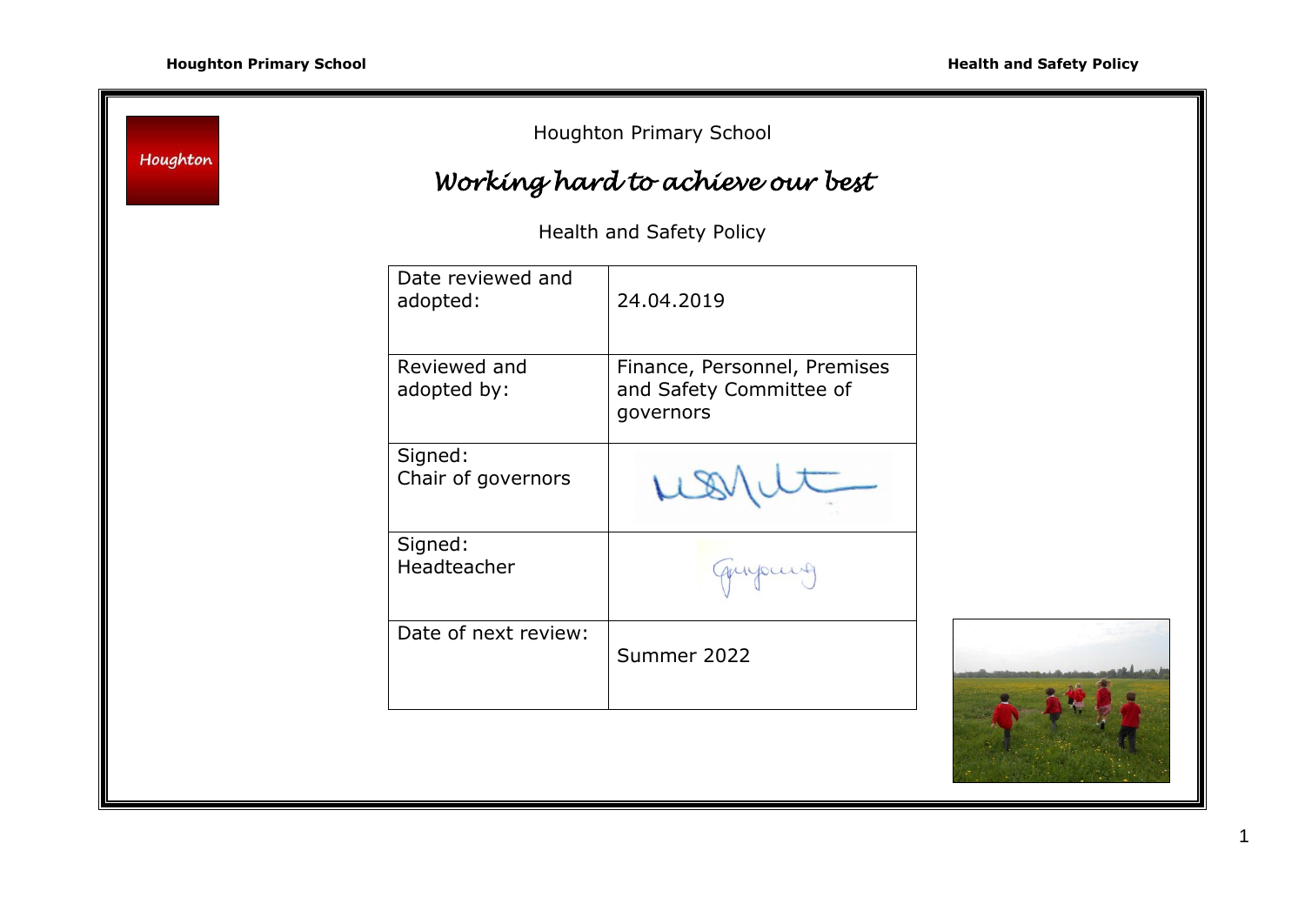# **INTRODUCTION**

- 1.1 This document outlines the arrangements at Houghton Primary School for ensuring compliance with the Health & Safety Policy of the LA, and where appropriate highlights the specific responsibilities of individual employees to ensure that this is achieved.
- 1.2 This local health and safety policy has been produced under guidance from the LA and other advisory bodies.
- 1.3 It is the stated aim of the school that the environment should be a safe place for all children, staff, parents and other visitors to the premises.

# **STATEMENT FROM THE GOVERNING BODY AND HEADTEACHER**

- 2.1 The Governing Body and Headteacher will take all reasonable and appropriate steps to ensure that the legal responsibilities of all persons associated with this school are met. Therefore, all activities must be carried out in such a way as to ensure, so far as is reasonably practicable, the health, safety and welfare of all staff, children and visitors.
- 2.2 The Governing Body and Headteacher expect all staff to maintain an active involvement in accident prevention and health protection and recognise it as an integral part of their job.
- 2.3 The Governing Body and Headteacher will take all reasonably practicable steps to meet their responsibilities, with particular attention to the following:
	- maintenance of plant and equipment in a safe condition and without risks to health.
	- adequate arrangements for avoiding risks to health in the use, handling, storage and transport of equipment, articles and substances for use at work
	- the provision of sufficient information, training, instruction and supervision as is necessary to ensure the health and safety of all staff, children and visitors
	- a working environment without risk to health, including safe access and exit

## **SPECIFIC RESPONSIBILITIES**

3.1 Health and Safety management chain



# 3.2 The **Governing Body** will:

- Decide policy.
- Give strategic guidance.
- Monitor and review health and safety issues through the Finance, Personnel, Premises and Safety Committee (FPPS), reporting back through the Chair of the Committee to the Governing Body.
- Ensure adequate resources for health and safety are available.
- Recognise their responsibility under the Health and Safety at Work Act 1974 so far as is reasonably practicable to:

a) Provide plant, equipment and systems of work, which are safe, and without risks to health.

b) Make arrangements for handling, storage and transportation of articles and substances.

c) Provide adequate training, information, instruction and supervision to enable all staff employed in the school and pupils to perform their work safely and efficiently.

d) Promote the development and maintenance of sound safety, health and welfare practices.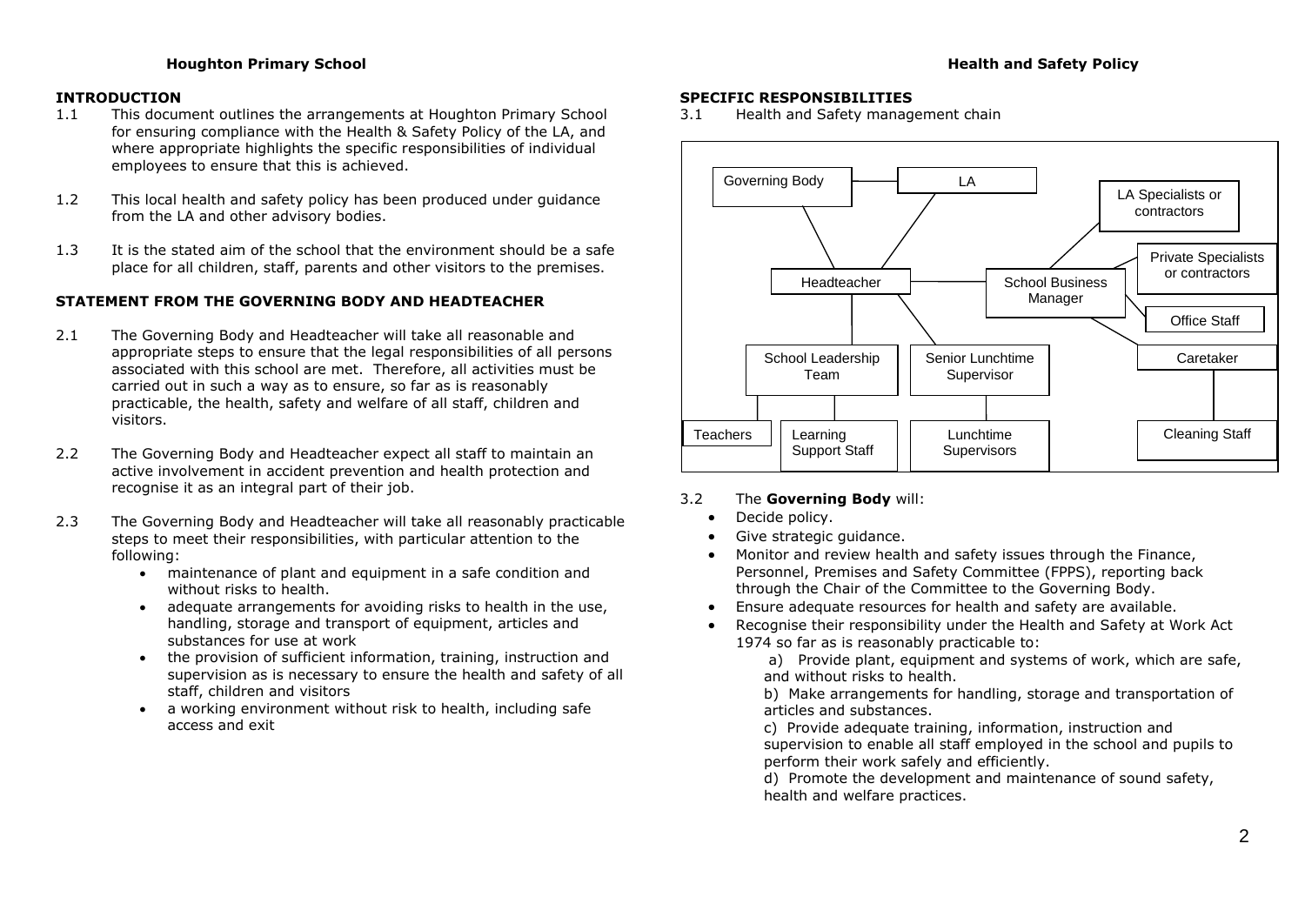e) Maintain the premises in a condition that is safe and without risks to health and the maintenance of access to and egress from the premises.

f) Provide and maintain a working environment that is safe, without risk to health and adequate as regards welfare facilities for staff, pupils and other supervising adults.

g) Ensure sufficient funds are available to provide, as necessary, protective clothing/equipment to all staff employed in the school, for the safe use of machinery, equipment and substances.

h) Maintain a close interest in all the health and safety matters in so far as they affect activities in the premises under the control of the school

# 3.3 The **Headteacher** will:

- Be responsible for the day-to-day implementation of school safety organisation.
- Develop a culture of safety throughout the school.
- Report to Governors on pertinent issues through the FPPS Committee.
- Report accidents and incidents of violence to the FPPS Committee on a termly basis.
- Liaise with outside agencies able to offer expert advice.
- Ensure that all staff fulfil their duties to co-operate with the policy.
- Formulate and co-ordinate safety procedures.
- Review first aid, fire/evacuation and risk assessment procedures with relevant staff, on an annual basis, or as and when necessary, reporting back to the FPPS Committee.
- Ensure relevant staff have access to appropriate training.
- Meet with the Caretaker and the school Business Manager on a regular basis to manage site issues.
- Report to the Caretaker and school Business Manager any defects and hazards that are brought to her notice.

# 3.4 All **staff** will:

- Ensure that they have read the Health and Safety Policy.
- Fully support all health and safety arrangements.
- Take reasonable care of their own health and safety and that of others who may be affected by their actions.
- Ensure, as far as is reasonably practicable, that their classroom or office is safe.
- Use equipment safely.
- Ensure, as far as is reasonably practicable, that pupils use equipment safely.
- Report situations which may present a serious or imminent danger to the Headteacher, Caretaker or school Business Manager.
- Report any defects and hazards to the school Business Manager
- Report any concerns of abuse to pupils to the Headteacher or Inclusion Worker (child protection officer).
- Report any events of a significant accident or incident of violence to the headteacher and complete the necessary online incident forms together with her or the school administrator.
- The office will inform all teaching staff of any pupils with medical needs or who may need specific handling, to ensure the health and safety of pupils or staff. Supply staff are asked to familiarise themselves with this.

# 3.5 The **Caretaker** will:

- Ensure that he is familiar with the school's Health and Safety Policy.
- Meet with the Headteacher and School Business Manager on a regular basis to manage site issues.
- Ensure that all cleaning staff are aware of any implications of the Health and Safety Policy as it affects their work activities e.g. storage arrangements for materials, equipment, substances etc.
- Report to the Headteacher and School Business Manager any defects and hazards that are brought to his notice.
- Ensure that everything received from suppliers (for direct school use), machinery, equipment, substances etc. is accompanied by adequate information and instruction prior to use.
- Test and record the fire bells and fire doors weekly.
- Inform the Headteacher whenever contractors are due to enter the school to undertake maintenance, service or works contracts.
- Maintain a record of hazardous substances used for cleaning and similar purposes.

# 3.6 The **School Business Manager** will:

- Report to the Headteacher and Caretaker any defects and hazards that are brought to her notice.
- Liaise with the Caretaker when organising health and safety works.
- Report to the Headteacher on any financial implications for health and safety issues.
- Meet with the Headteacher and Caretaker on a regular basis to manage site issues.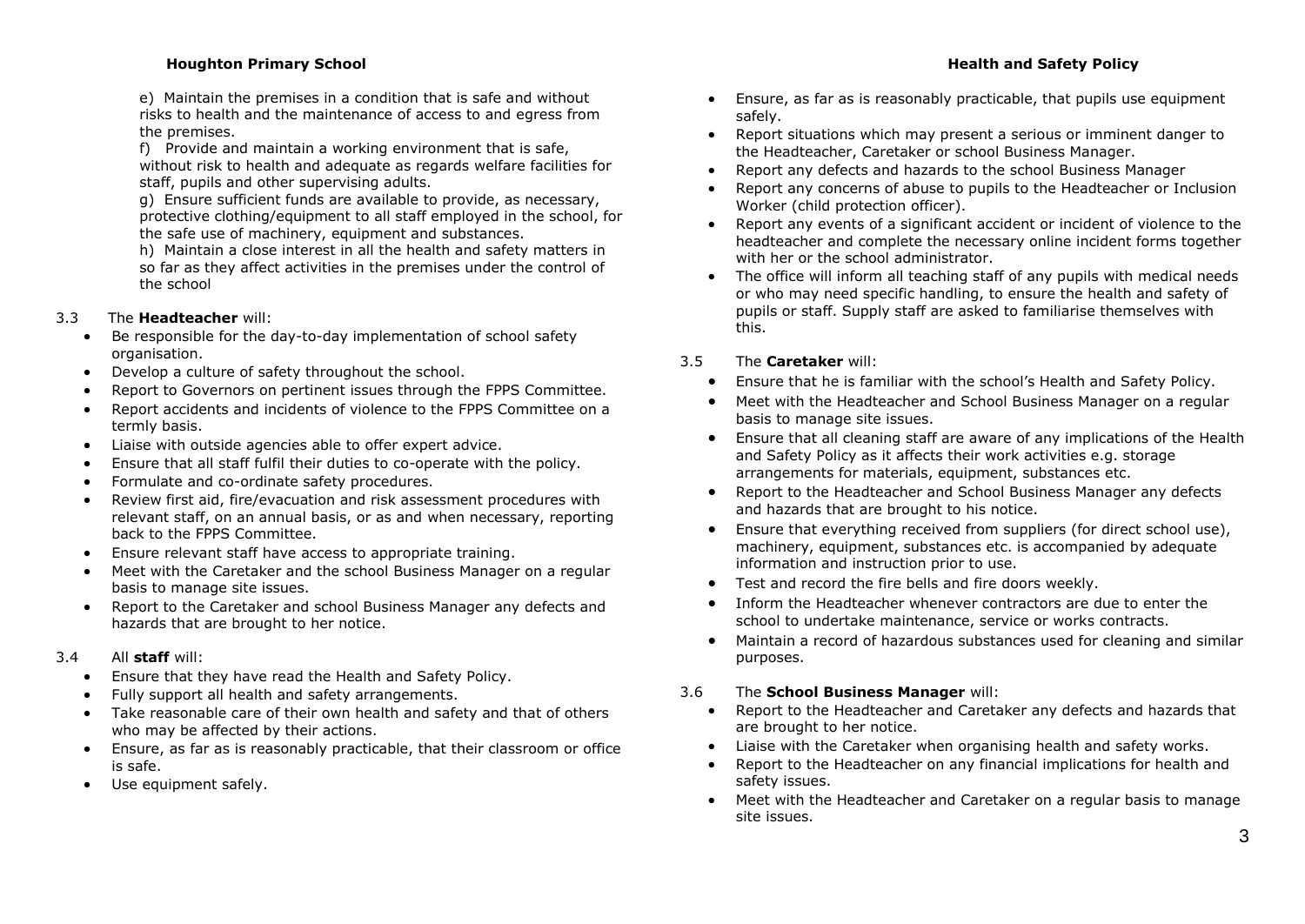- Ensure persons booking the school for a letting will be sent a copy of the Health and Safety Policy.
- Ensure the Health & Safety Committee meets once per term and reports back to the FPPS Committee

## 3.7 **Subject Leaders** will:

 Ensure staff and any other supervising adults are aware of any matters pertaining to Health and Safety in their particular curriculum areas.

#### 3.8 The **Senior Lunchtime Supervisor** will:

- Report any health and safety concerns at lunchtime to the Headteacher.
- Organise first aid cover at lunchtime.

# 3.9 The **First Aid Lead** will:

Ensure online forms are completed for any serious incidents

## 3.10 **Pupils** are expected to:

- Exercise personal responsibility for the safety of themselves and classmates.
- Observe standards of dress consistent with safety and/or hygiene.
- Follow the safety rules of the school and in particular the instructions of staff given in an emergency.
- Use and not wilfully misuse, neglect or interfere with things provided for their safety.
- 3.11 **Parents** are expected to:
	- Support the school in any health and safety matters.

# **RISK ASSESSMENTS**

- 4.1 All employers must carry out suitable and sufficient assessments of the risks to the health and safety of any person who may be affected by the work under the employers control and record any significant findings.
- 4.2 The School Business Manager, on behalf of the Governing Body, will liaise as necessary with the Health and Safety Manager for the LA to meet the school's responsibilities.
- 4.3 Detailed guidance on risk assessment is set out in the health and safety manual for schools (online). All staff should take particular note of the necessary risk assessments for PE and school visits, (see PE policy and school visits file).

# **FIRE PRECAUTIONS AND EMERGENCY EVACUATION**

- 5.1 Emergency evacuation procedure notices are posted at key points throughout the school. Employees must ensure that they are conversant with these notices.
- 5.2 Employees are responsible for ensuring that children in their care are escorted out of the building when the fire alarm has been sounded or in any other emergency.
- 5.3 All employees must take charge of any unsupervised child.
- 5.4 The Headteacher will make specific arrangements for anyone with special needs.
- 5.5 The Caretaker will ensure that the fire alarm system and fire appliances are tested and properly maintained.
- 5.6 The H&S Committee will ensure that fire drills are carried out each term or more frequently where circumstances dictate.
- 5.7 The School Business Manager is responsible for Fire Risk Assessments.

## **ACCIDENT AND INCIDENT REPORTS**

- 6.1 All injuries requiring treatment must be recorded in one of the approved accident books, which are kept in First Aid room.
- 6.2 In the case of an injury to a child, the member of staff who was supervising at the time of the incident is responsible for ensuring that the incident is recorded.
- 6.3 Certain accidents or incidents must be formally notified in accordance with the guidance in the health and safety manual.

# **FIRST AID ARRANGEMENTS**

- 7.1 Notices are prominently displayed in the First Aid room detailing the name and location of the qualified first-aiders and equipment. Staff must ensure that they are conversant with these notices. The First Aid Lead is responsible for making sure the contents are in date.
- 7.2 First-aid equipment is also provided in the Phoenix Club building for their use. Pre-School, who share the building, make their own arrangements for all First Aid provision.
- 7.3 Details of all medical problems (staff and pupils) will be held in the school office and by classroom teachers (with parental consent).
- 7.4 Prescribed drugs are to be labelled clearly with the child's name and dose and handed in to the School Administrator who will ensure the necessary paperwork is completed.
- 7.5 All medicines and other prescribed drugs are stored as appropriate, away from the children and unauthorised personnel.
- 7.6 The member of staff responsible for administering the prescribed drug must sign and date a chart indicating that the drug has been administered on the appropriate date. They must have a witness when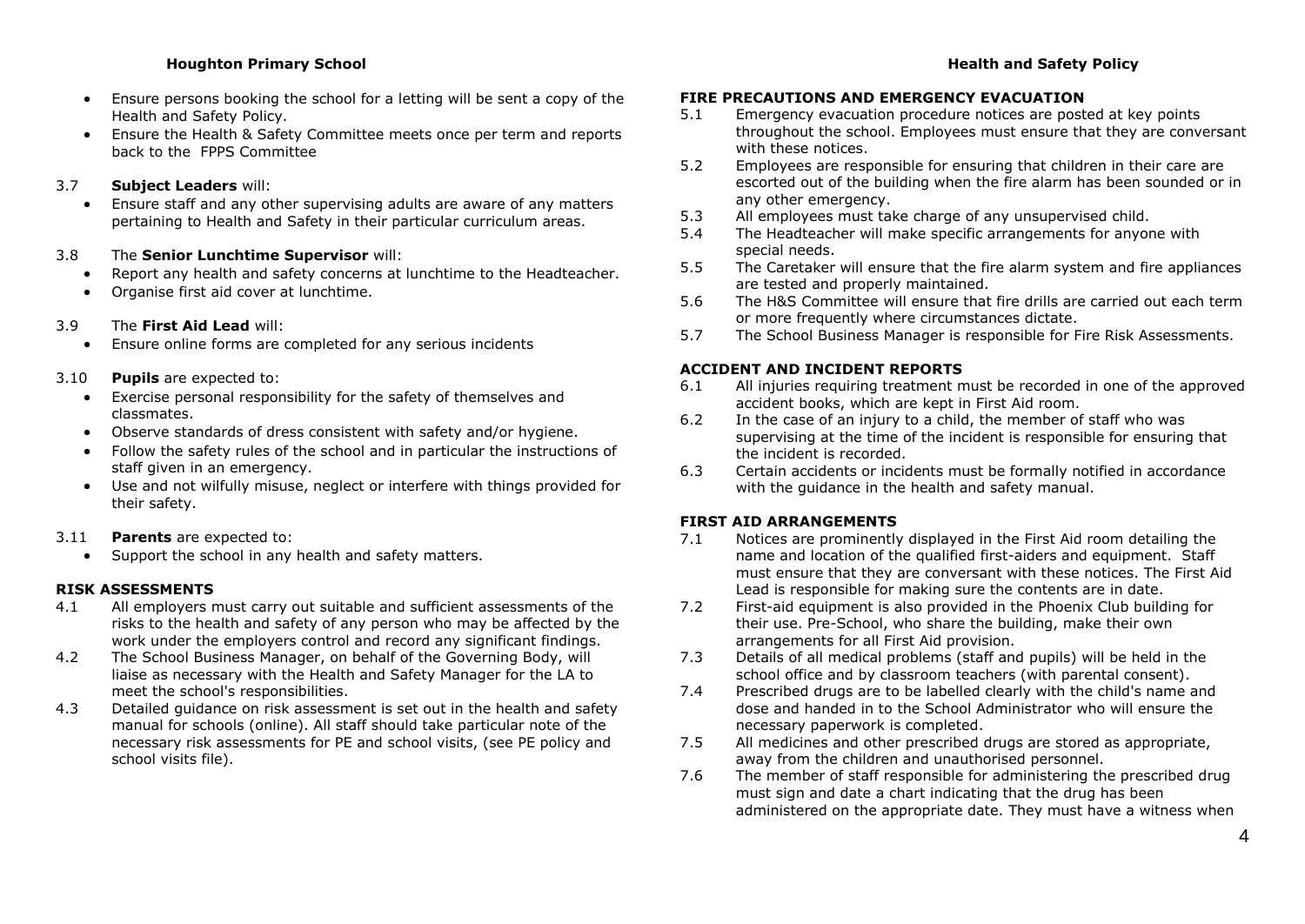administering any drug or prescribed medicine to check the dosage and administration details are followed correctly.

- 7.7 Once a drug has been signed as given under no circumstances should a repeat dose be given in school.
- 7.8 Non-prescription drugs i.e. paracetamol, should not be given without seeking parental permission.
- 7.9 Medicines, other than asthma inhalers, are not to be looked after by the children. Asthma inhalers are kept in the classroom in specific containers. Teachers are responsible for making sure inhalers are taken with them when learning outside the classroom.
- 7.10 Anaphylactic reactions staff training will be held as appropriate

# **SAFETY INSPECTIONS**

- 8.1 The School Business Manager will arrange an internal health and safety inspection of one of three zones in the school the school at least halftermly. The inspection team will comprise members of the Health & Safety Committee.
- 8.2 The School Business Manager will ensure that inspection reports are discussed by the Health & Safety Committee, reported to the FPPS Committee and refer any concerns to the appropriate body

#### **HAZARDOUS SUBSTANCES**

- 9.1 Any substances which may be hazardous to health must be stored so that they are not accessible to children or unauthorised staff.
- 9.2 All substances which may be hazardous to health must be labelled appropriately "irritant", "corrosive", "harmful", "toxic", or "very toxic".
- 9.3 Any staff working with hazardous substances should be trained in the correct use of such substances.
- 9.4 Only cleaning products approved by the cleaning Direct Service Organisation should be used in school as these have had generic COSHH assessments. These should only be used for the purposes described in the Hazard Data Sheets, on the container labels and in accordance with the manufacturer's instructions.

## **PORTABLE ELECTRICAL APPLIANCES AND OTHER EQUIPMENT**

- 10.1 All, plant, machinery and equipment should be maintained according to manufacturers' instructions and any applicable statutory requirements. A record of these checks will be kept in the school office.
- 10.2 Portable electrical equipment will be formally checked on a bi-annual basis. A record of such checks will be kept in the school office.
- 10.3 Classroom equipment and tools should be checked by the class teacher as appropriate.

#### 10.4 Large P.E equipment should be checked by the member of staff using the equipment before each lesson.

- 10.5 All adventure play equipment used at lunch time should be checked for safety prior to use by the lunchtime supervisor monitoring that specific area.
- 10.6 All faults and hazards should be immediately reported to the Headteacher, and the equipment withdrawn from use.

#### **LETTINGS**

- 11.1 All external agencies using the school building outside of normal school time should be provided with a copy of this document.
- 11.2 The groups must ensure that all equipment brought on to the premises is safe with all electrical items being PAT tested
- 11.3 Any accidents or incident that occurs during a letting must be documented and reported immediately to the caretaker or lettings officer in charge. (See section 6.3 and take action if needed)
- 11.4 First-aid equipment is provided in the First Aid room for external groups and other emergencies.
- 11.5 All groups are required to know the location of fire exits and fire extinguishers. Groups are responsible for their own fire evacuation and other emergency arrangements but must not interfere with the fire arrangements *in situ*.
- 11.6 Where the activity to be undertaken has specific hazards that may affect the school, its equipment or reputation, then the provider or hirer may be required to provide suitable risk assessments. All hirers will be given a copy of the Conditions of Hire.

# **SCHOOL TRIPS**

- 12.1 Guidance regarding Health & Safety as outlined in the pink School Visits file (kept in the main office) should be followed at all stages of planning and conducting any off-site activity.
- 12.2 A Trips Checklist should be completed for each trip.
- 12.3 Where pupils are transported in a vehicle owned by parent/carer this is arranged by parents who will have the responsibility of checking the safety of this provision. Staff do not provide transport for pupils in their own vehicles unless they have specific insurance cover to do so.

#### **VEHICLE ACCESS**

13.1 Children do not have access to the school car park during the school day. A risk assessment regarding the use of the car park is reviewed annually.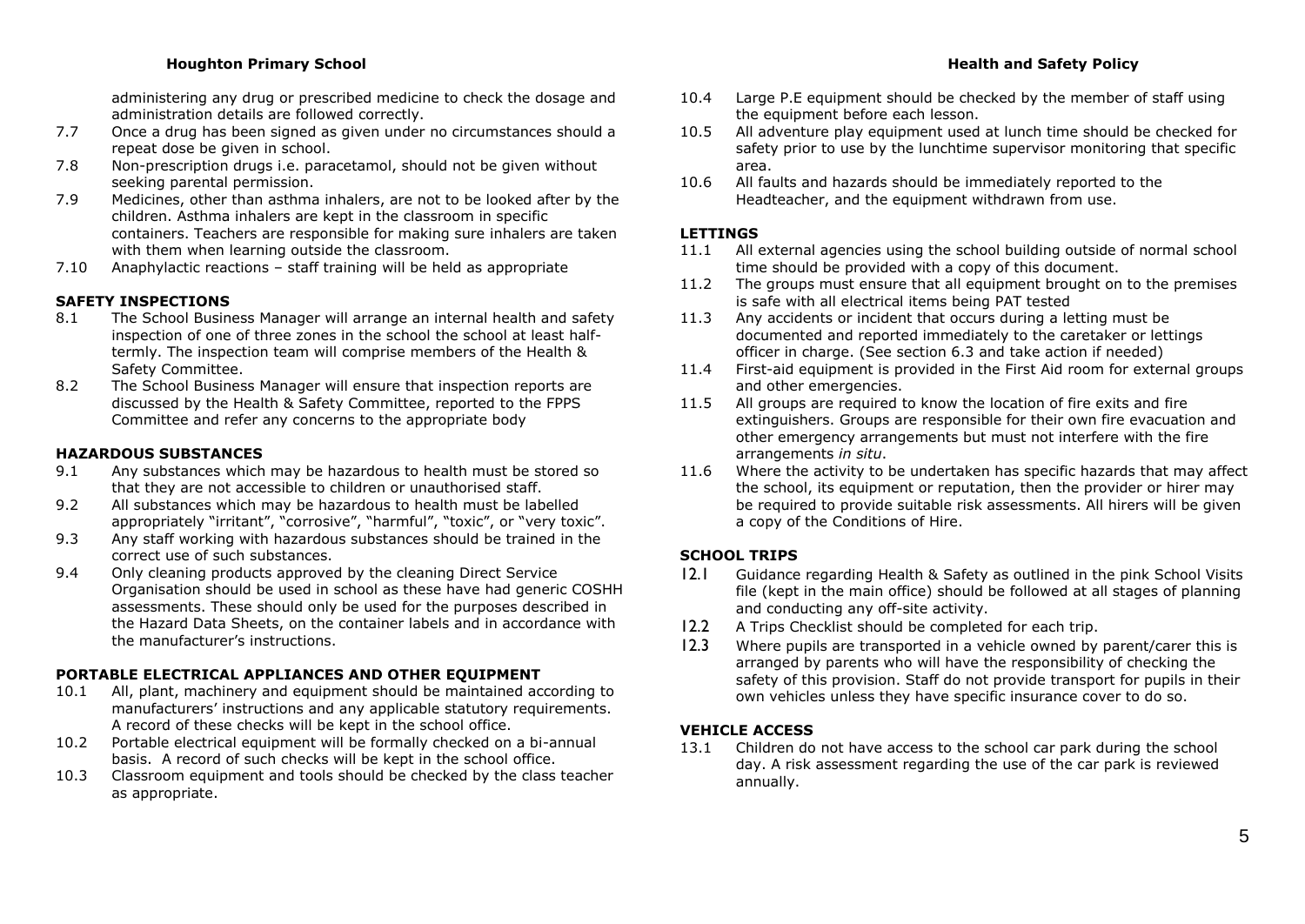# **ON-SITE CONTRACTORS**

14.1 All contractors must report to the school office before starting work and read and acknowledge the guidance provided in the 5 C's Hazard file. This includes the asbestos register.

# **OUTDOOR PLAY EQUIPMENT AND THE ADVENTURE EQUIPMENT**

- 15.1 One member of staff or Lunchtime Supervisor closely supervises the use of the adventure play equipment at playtimes.
- 15.2 Pupils should not use the adventure play equipment until a member of staff or a Lunchtime Supervisor is in attendance.
- 15.3 If the adventure play equipment is used for extra playtime or during curriculum time then a member of staff should closely supervise it.
- 15.4 Pupils should not climb to the top of the posts.
- 15.5 Staff should regularly remind pupils of safe use.
- 15.6 Supervising staff should inspect the equipment prior to use and report any defects to the Headteacher immediately. Faulty equipment should be withdrawn from use.
- 15.7 Parents and carers are advised that the equipment is not supervised before and after school and children, including pre-schoolers, should not play on it during those times. If they do this will be the responsibility of the parents/carers looking after them before and after school.
- 15.8 Adventure play equipment is checked on an annual basis by an external safety contractor.

#### **PLAYGROUND**

- 16.1 Staff supervise all outside areas during playtime.
- 16.2 Lunchtime supervisors are on duty at lunchtime.

#### **MOVEMENT AROUND SCHOOL**

- 17.1 Teachers are responsible for ensuring that children move around the school safely during curriculum time.
- 17.2 No pupils should remain unsupervised in classrooms
- 17.3 Staff or supervising adults should report any conditions considered likely to cause slips, trips and falls eg. uneven surfaces, holes, wet/slippery surfaces, worn carpet, trailing cables to the Headteacher, School Business Manager or Caretaker.

## **HOT DRINKS**

18.1 Staff should ensure that they only transport hot drinks around school in cups with lids provided in the staff kitchen. Hot drinks should not be transported when large numbers of pupils are moving around the school. If a member of staff has a hot drink in the classroom he/she

should ensure that it is in a cup with a lid and that pupils cannot reach it and that it is in a safe position.

# **COOKING**

- 19.1 Cookers should not be used without essential fire precautions being immediately available e.g. fire blanket, fire extinguisher.
- 19.2 Staff should ensure pupils receive instructions and on the job training to enable them to be safe during a cooking activity.
- 19.3 Sharp knives and other potentially dangerous equipment should be put away when not in use.

# **WORKING AT HEIGHT**

- 20.1.1 Staff and other supervising adults should use the designated stepladders when working at height (eg displaying work). Chairs and tables should not be used.
- 20.1.2 Only staff trained in the use of ladders should use ladders.

#### **WORKING DURING THE EVENING/HOLIDAYS**

21.1 If staff work after 5.30pm or during the weekend or school holidays they should alert the Caretaker or Headteacher so that their safety can be ensured and to prevent them being locked in the building

#### **VIOLENCE TO STAFF**

22.1.1 Violence and aggression against staff, pupils, visitors and other on the site is unacceptable. Any incident of violence to staff, whether from an adult or a child should be reported to Headteacher or Senior Staff immediately and recorded formally. Where it is considered necessary other steps, that may include prosecution, will be taken against offenders.

# **MONITORING**

- 23.1 The Governors and Headteacher of the school will monitor the achievement and effectiveness of the Health & Safety arrangements to ensure that
	- Physical controls are in place and working satisfactorily; and
	- Staff are carrying out the functions allocated to them.
- 23.2 This will be done through
	- Collecting accident/incident data termly (check, categorise and analyse accident reports)
	- Carrying out Health & Safety inspections of the premises